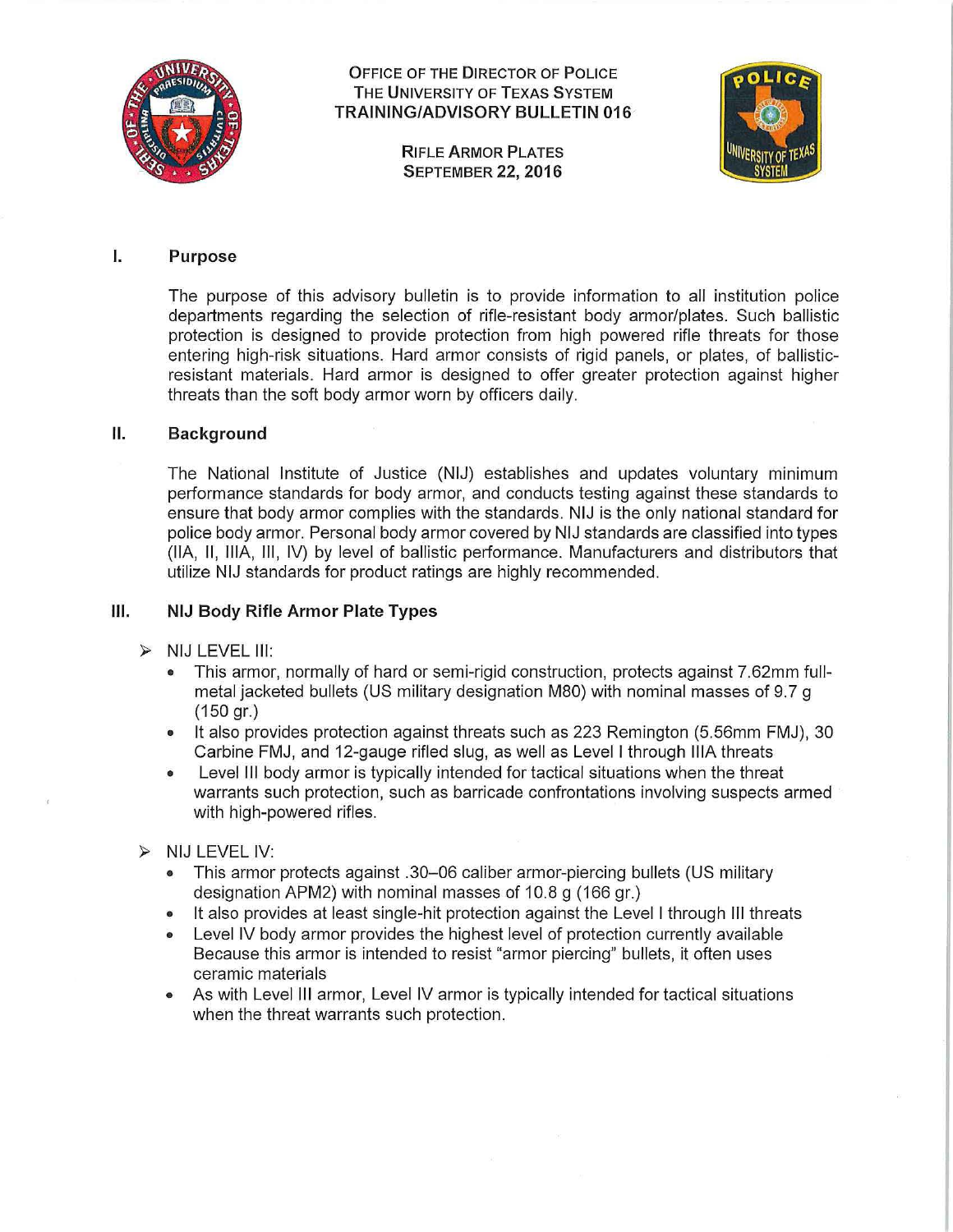# **Threat Level Protection Table:**

| <b>LEVEL III ARMOR</b>                                  | <b>LEVEL IV ARMOR</b>            |
|---------------------------------------------------------|----------------------------------|
| <b>Defeats NIJ Standard Threat:</b>                     | Defeats NIJ Standard Threat:     |
| 7.62 x 51mm (.308) FMJ / M80<br>Ball - 147 gr 2780 ft/s | 30-06 / M2 AP - 166 gr 2880 ft/s |
| <b>Defeats Special Threats:</b>                         | <b>Defeats Special Threats:</b>  |
| 7.62 x 39mm LC                                          | 7.62 x 54Rmm API                 |
| 5.56 x 45mm LC/Ball<br>NATO/M193                        | 7.62 x 51mm (.308) AP/Black Tip  |
| + all lesser threats                                    | 7.62 x 39mm AP / API             |
|                                                         | 5.56 x 45mm / SS109 Green Tip    |
|                                                         | + all lesser threats             |

Note: 5. 56 NA TO and . 223 are common projectiles associated with AR's. 7. 62, 30-06 and .308 are common projectiles associated with AK-47 rifles. Ballistic plates differ in ballistic protection provided. Check product specifications for threat level protection.

# **IV. Ballistic Plates**

- $\triangleright$  Ceramic and Polyethylene armor plates are available in two different types or classes tested and recognized by the NIJ (type Ill and type IV). Type Ill plates are rated to stop rifle rounds. Type IV plates are rated to stop armor-piercing rounds.
	- plate types are made of different material
	- use strong/light materials to provide strength and protection
	- are designed to stop rounds of a higher velocity, primarily fired from rifles
	- offer front/back and side protection against rifle rounds
	- vary in size/shapes to provide maximum protection to vital organs

## **Ballistic Plate Comparisons:**

| <b>Polyethylene Plates</b> | <b>Ceramic Plates</b>    |
|----------------------------|--------------------------|
| Lightweight                | Heavy                    |
| Higher cost                | Lower cost               |
| Withstand multiple rounds  | Withstand limited rounds |
| Durable                    | Fragile                  |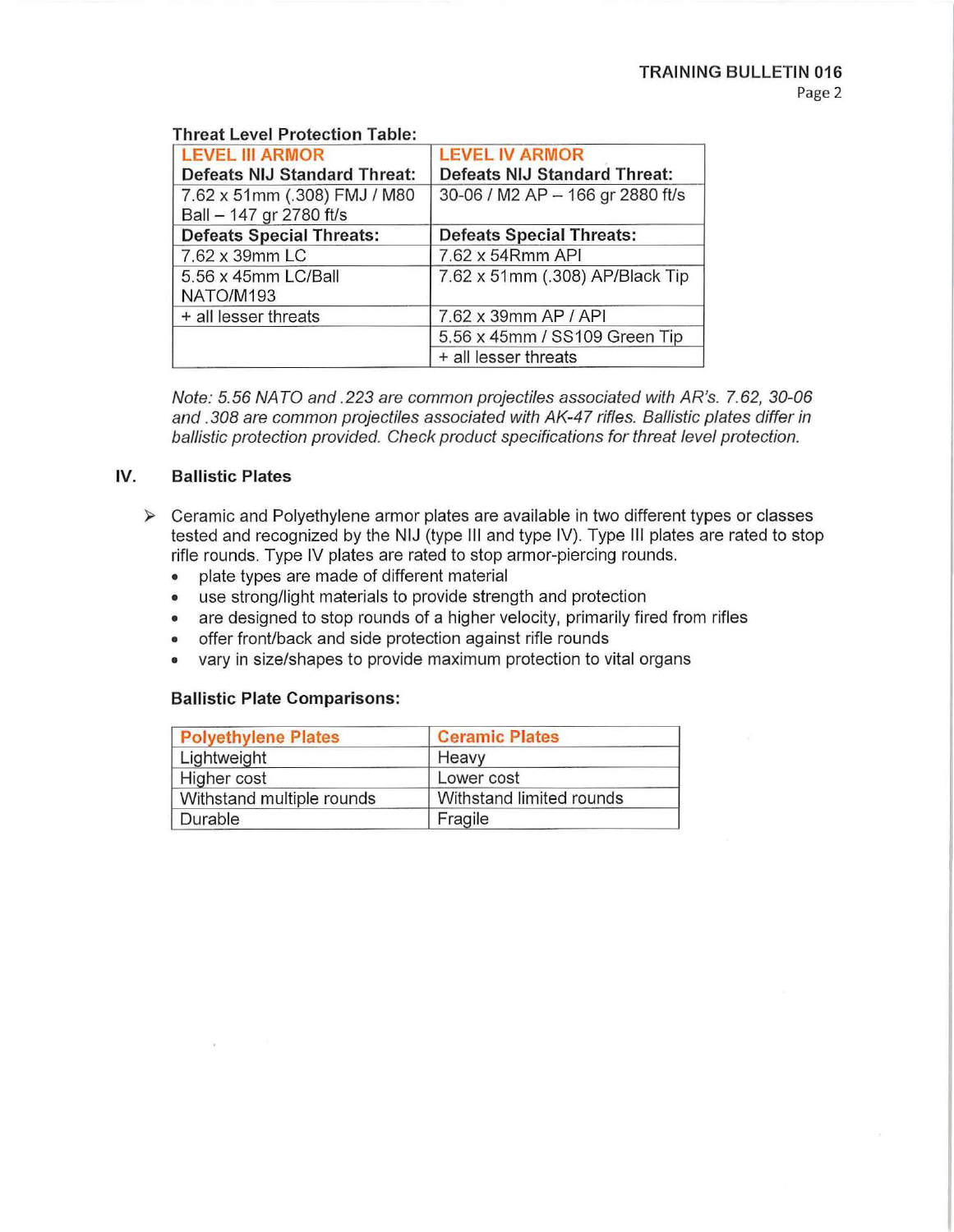

**AR500 Armor http://www.arSOOarmor.com/ Spartan Armor Systems https://www.spartanarmorsystems.com/ GT Distributors https://www.gtdist.com/ Galls http://www.galls.com/ ATS Armor http://www.atsarmor.com/** 

**Note:** Products shown meet NIJ standards. Prices may vary and subject to change. Check vendors for product specifications and LE rates.